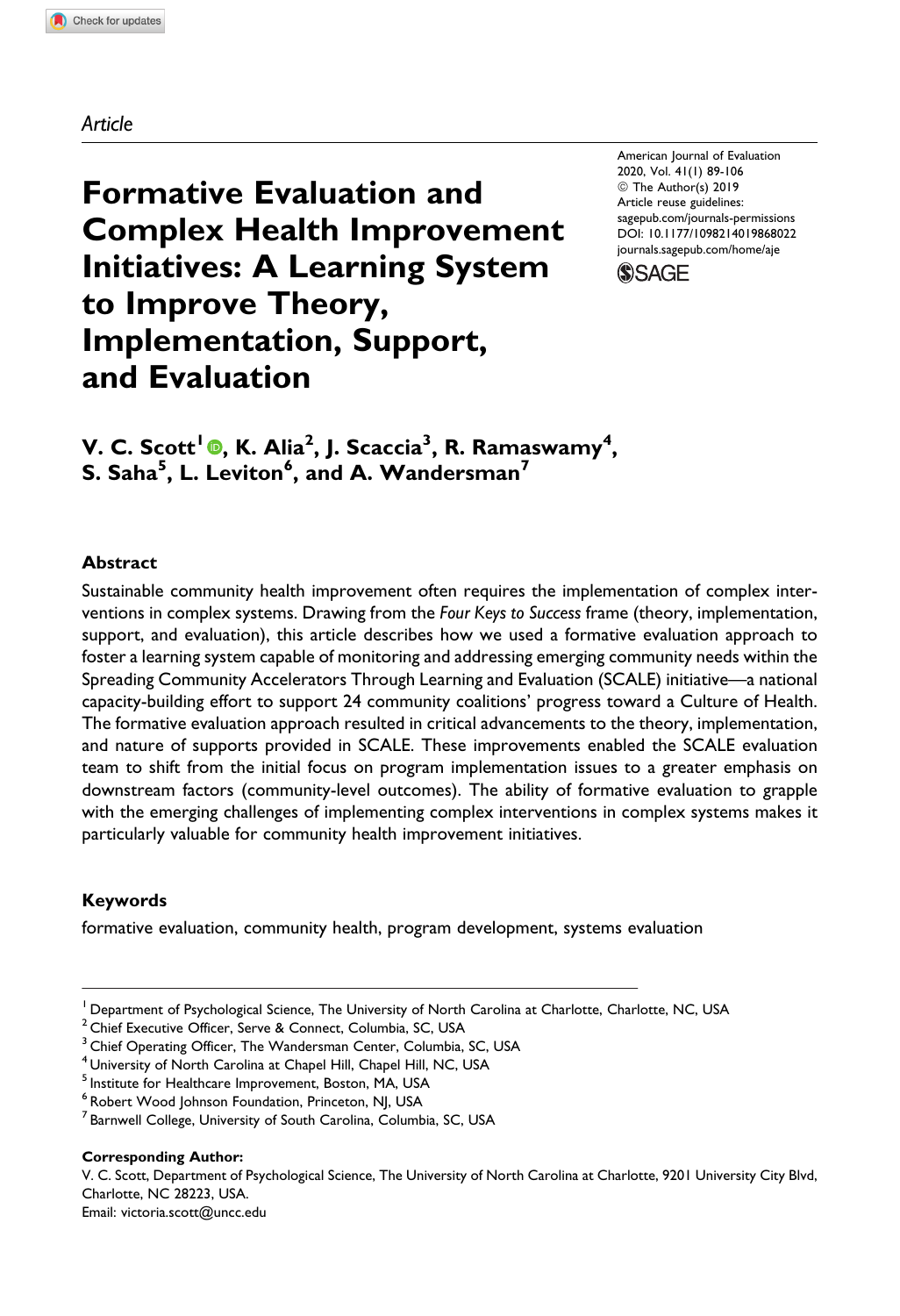## Introduction

Most of us have experienced the unease of implementing an initiative before testing was completed, in hopes of making changes in real time as new information and feedback come in. When the initiative is about community health improvement, and complex support and delivery are part of the model, the challenges are compounded. The evaluation design must parallel and capture the complexity but be manageable enough that stakeholders can understand and engage with it.

Tom Chapel, Chief Evaluation Officer, Centers for Disease Control and Prevention (November 29, 2017)

Many health improvement initiatives attempt to bring new programs, processes, policies, or practices into organizations or communities. Some are large-scale and ambitious, intervening at the population level and targeting macro-level transformation (e.g., Aligning Forces for Quality, Healthy People 2020, Culture of Health (Painter & Lavizzo-Mourey, 2008; Plough, 2015, U.S. Department of Health and Human Services, 2018). Others are locally focused, involving a single organization (e.g., integrating behavioral health in a primary care setting; Scott et al., 2017) or a multisector collaboration within a community (e.g., Siegel, Erickson, Milstein, & Pritchard, 2018). The potential for systems improvement or transformation can excite stakeholders. However, this excitement is often tempered by the challenges of implementing strategies. The reality is that implementation of system-level health improvement initiatives is difficult and commonly leads to disappointing results, even when collaborations involve the "best and brightest" agents of change. For example, a review of 48 community change initiatives found that while most communities experienced some improvements at a program, organizational, or neighborhood level, the majority of these initiatives did not result in the targeted degree of community health improvement (Kubisch, Auspos, Brown, Buck, & Dewar, 2011). In fact, few efforts resulted in policy or systems-level reform and even fewer demonstrated substantive changes in population health (Kubisch et al., 2011).

Why is it that so many health improvement initiatives fall short of achieving targeted goals? And, perhaps more importantly, what can we do about it? We, the authors, have devoted decades of research to piloting, evaluating, and improving bold community change efforts with audacious goals often requiring fundamental systemic shifts. These initiatives occur in complex settings, involve complex interventions, and are often linked to deep-rooted social determinants. As such, they require tremendous collective energy, resources, and persistence to achieve targeted outcomes. While we still have much to learn, our work has taught us that the probability of achieving and sustaining outcomes can be increased by utilizing a rapid learning system to systematically prepare, assess, and improve the delivery of complex interventions in complex settings. This rapid learning system can be created through a formative evaluation approach.

Formative evaluation is a rigorous assessment method used to identify potential and actual influences on the progress and effectiveness of implementation (Stetler et al., 2006). This type of evaluation is particularly valuable during the stages of developing and implementing new methods, practices, policies, or procedures and for rapid-cycle testing of innovative approaches. This article describes how we used a formative evaluation approach to develop a learning system for the Spreading Community Accelerators Through Learning and Evaluation (SCALE) initiative, a large community health capacity-building effort aimed at fostering a national Culture of Health (Plough, 2015). As a lens for our evaluation approach, we draw upon the Four Keys to Success (theory, implementation, support, and evaluation; Wandersman, 2009), a heuristic for examining the life span of social improvement programs. The four keys represent four critical areas of focus when conducting formative evaluations of an intervention program. Our aim is to illustrate specific ways that formative evaluation can help navigate the complexity of community health improvement interventions and settings. In this article, we introduce an array of heuristics and frameworks that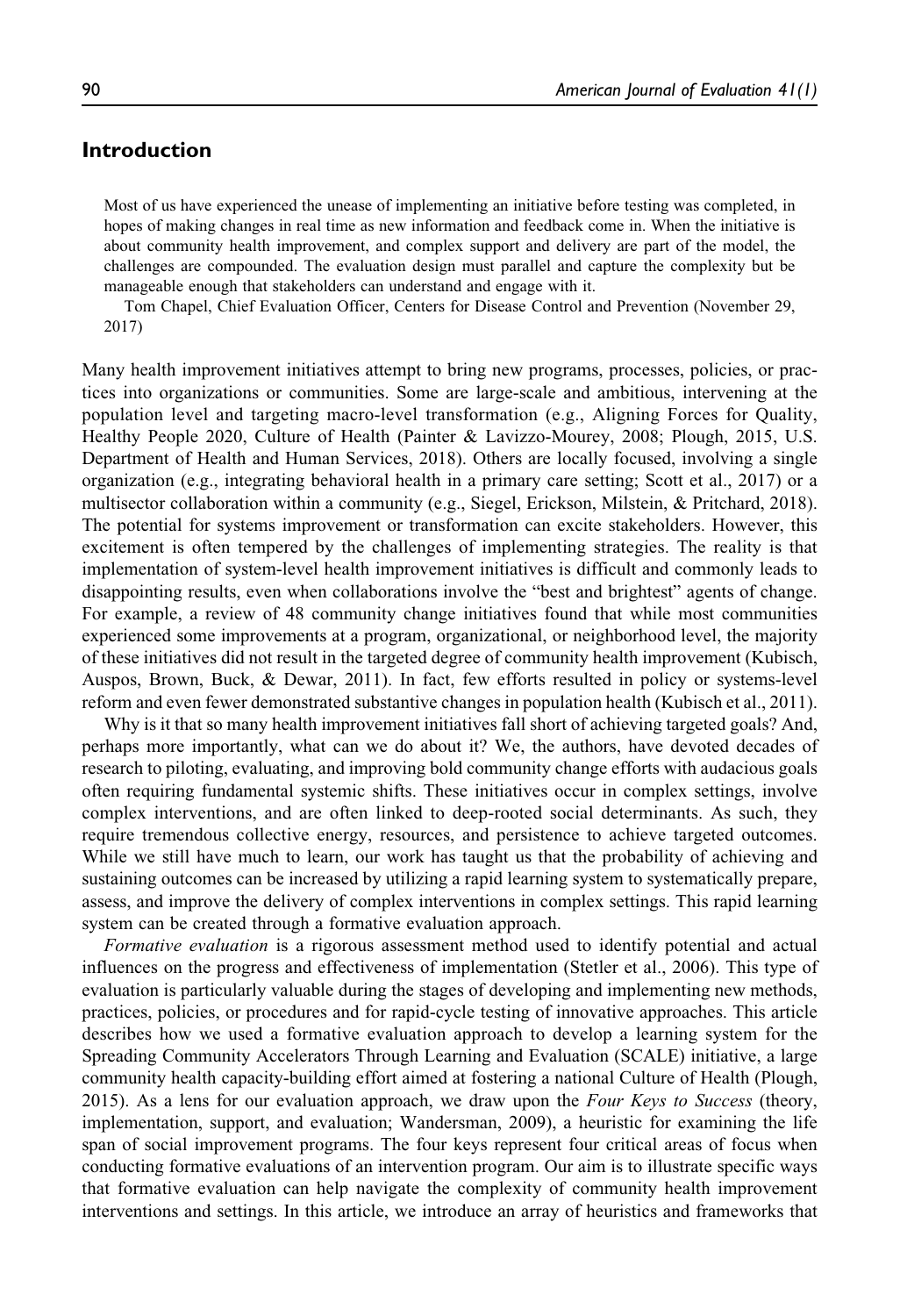| Heuristic/Framework/<br>Approach                              | Description                                                                                                                                                                                              | Value to Complex Interventions                                                                                                                                                                                                                                                                                                                                                                                                                                    |
|---------------------------------------------------------------|----------------------------------------------------------------------------------------------------------------------------------------------------------------------------------------------------------|-------------------------------------------------------------------------------------------------------------------------------------------------------------------------------------------------------------------------------------------------------------------------------------------------------------------------------------------------------------------------------------------------------------------------------------------------------------------|
| Formative evaluation                                          | aimed at improvement and<br>designed to identify potential<br>and actual influences on the<br>progress and effectiveness of<br>implementation.                                                           | A rigorous assessment process A formative evaluation approach identifies emergent<br>needs. It can contribute to the development of a<br>learning system that is equipped to respond to the<br>issues of complexity that characterize large-scale<br>improvement efforts. For example, issues of<br>interdependence, intervening across multiple<br>system levels, and managing diverse stakeholder<br>interests.                                                 |
| Four keys to success                                          | A heuristic for examining the<br>life span of social<br>improvement programs. The<br>four keys are theory,<br>implementation, supports,<br>and evaluation.                                               | The four keys offer a frame for evaluating and<br>reflecting on large-scale initiatives. They are useful<br>for thinking about interdependencies and<br>alignment across key elements of an initiative.                                                                                                                                                                                                                                                           |
| Evidence-based<br>system for<br>innovation support<br>(EBSIS) | An implementation science<br>framework capturing four<br>support system components<br>for capacity building (tools,<br>training, technical assistance,<br>and quality assurance/quality<br>improvement.) | Complex interventions generally involve different<br>types of supports (tools, training, technical<br>assistance, quality assurance/quality improvement).<br>Each support has its own empirical basis and<br>theory of change. EBSIS provides a frame for<br>systematically assessing common support system<br>components.                                                                                                                                        |
| Inquiry-Observation-<br>Reflection (IOR)<br>Framework         | A structured, multiprong<br>method of data collection<br>involving inquiry,<br>observation, and reflection.                                                                                              | The range of issues salient across community settings<br>and capacity to address those issues can be quite<br>diverse in large-scale initiatives. The IOR<br>Framework provides a backbone structure for<br>fitting evaluation methods to both the evaluation<br>question and characteristics of the community.<br>This can help evaluators think systematically about<br>the specific evaluation method(s) to deploy across<br>facets of a complex intervention. |
| Quadruple helix of<br>accountability                          | References four key<br>stakeholder groups that<br>share accountability in<br>community health<br>improvement initiatives:<br>community members,<br>implementation team,<br>funding staff, evaluators.    | In complex interventions, close collaboration among<br>key stakeholder groups improves coordination,<br>facilitates alignment across interests, and promotes<br>joint accountability for initiative outcomes.                                                                                                                                                                                                                                                     |

Table 1. Summary of Key Evaluation Heuristics, Frameworks, and Approaches Guiding Spreading Community Accelerators Through Learning and Evaluation and Value to Complex Interventions.

have guided our work; a summary of these appear in Table 1. The formative evaluation approach described in this article was recognized as exemplary through the American Evaluation Association's 2017 Outstanding Evaluation Award.

## Complexity in Improving Community Health

The health and well-being of individuals are shaped by the economic, structural, and institutional circumstances in which they live—environmental factors that interact in unique and context-specific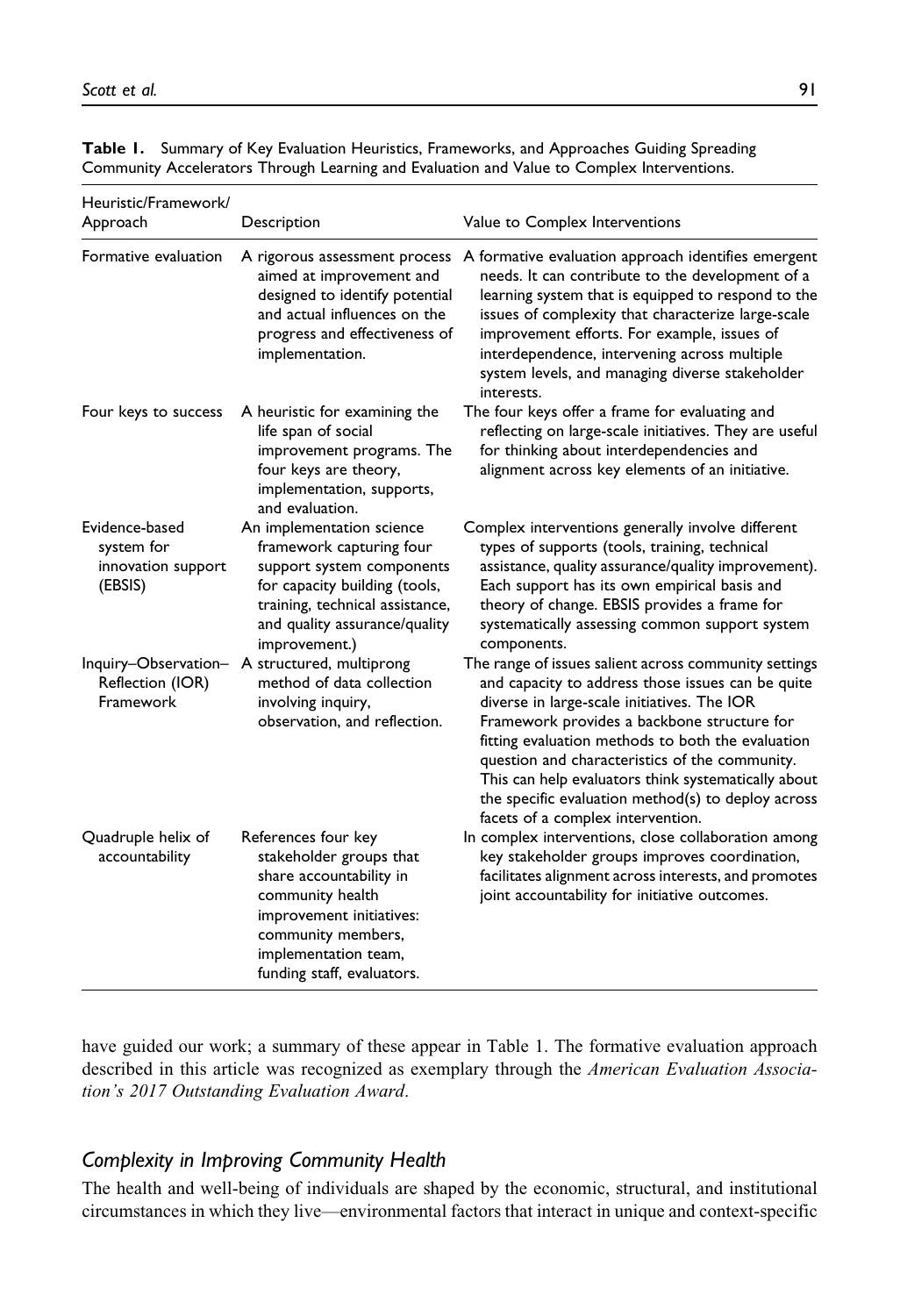ways. Interventions to improve health outcomes must attend to present-day and historical contexts. This was underscored by former Secretary General Ban-Ki Moon in 2009:

Deep inequities in health outcomes—the unfair and avoidable differences in health status seen within and between countries—persist. ... Although some of the inequities in health outcomes are due to differences in access to health services, the majority is attributable to the conditions in which people are born, grow, live, work, and age. In turn, poor and unequal living conditions are largely the result of poor social policies and programs, unfair economic arrangements, and politics driven by narrow interests. (Syme & Ritterman, 2009, p. 3)

Given the interplay of social, political, and environmental factors in our everyday life, it is improbable that a single intervention will result in significant change in the health of communities. In fact, interventions to improve community health are, by definition, complex interventions: They consist of multiple components that act both independently and interdependently (Campbell et al., 2000). Further, these interventions are implemented in settings that are complex systems, defined as enclosed contexts characterized by unpredictable and nonlinear properties (Begun, Zimmerman, & Dooley, 2003; Finegood, Karanfil, & Matteson, 2008; Snowden & Boone, 2007). Successfully implementing complex interventions is contingent on stakeholders' ability to sense and respond to issues that were not anticipated or understood before implementation or that emerged during implementation. The intervention must be flexible enough to evolve as the system (local context and needs) changes. This makes the evaluation of these interventions particularly challenging.

## Evaluating Interventions in Complex Settings

In the 1990s, design research was developed in the field of education in response to the need to study phenomena in the real world rather than in controlled settings (Brown, 1992; Collins, 1992). Design research involves developing formative experiments to test and refine educational designs that are based on principles from prior research (Collins, Joseph, & Bielaczyc, 2004). It aims to identify all the variables of interest that affect dependent variables. Unlike hypothesis testing, which targets a limited number of variables, design research examines all aspects of an intervention in order to develop a profile of the intervention in practice. Ongoing refinements are made until implementation is successful, with evaluation involving both the researchers and implementation participants. Over time, this method leads to the discovery of more robust interventions and provides insight into how interventions evolve.

Formative evaluation embodies the essence and objectives of design research. In formative evaluation, data are collected during implementation and used in a timely fashion to identify and address emerging challenges. The central aim is continuous, midcourse improvement (Rossi, Lipsey,  $\&$  Henry, 2018). Modifications to the theory of change or to the implementation plan are welcomed in the interest of achieving and sustaining targeted health outcomes (Øvretveit, Leviton, & Parry, 2011).

### Four Keys to Achieving Successful Outcomes

Wandersman (2009) examined a series of well-recognized social improvement efforts and extracted four keys to successful system change: theory, implementation, supports, and evaluation. These four keys reflect four critical components of an intervention program and provide a useful framework for evaluating community health improvement initiatives. We summarize the four keys here.

Theory. A theory provides a plausible model of causal mechanisms. A theory of change clarifies assumptions about the process through which change is expected to occur, and it specifies how both early and intermediate outcomes will pertain to achieving desired long-term change. Contextual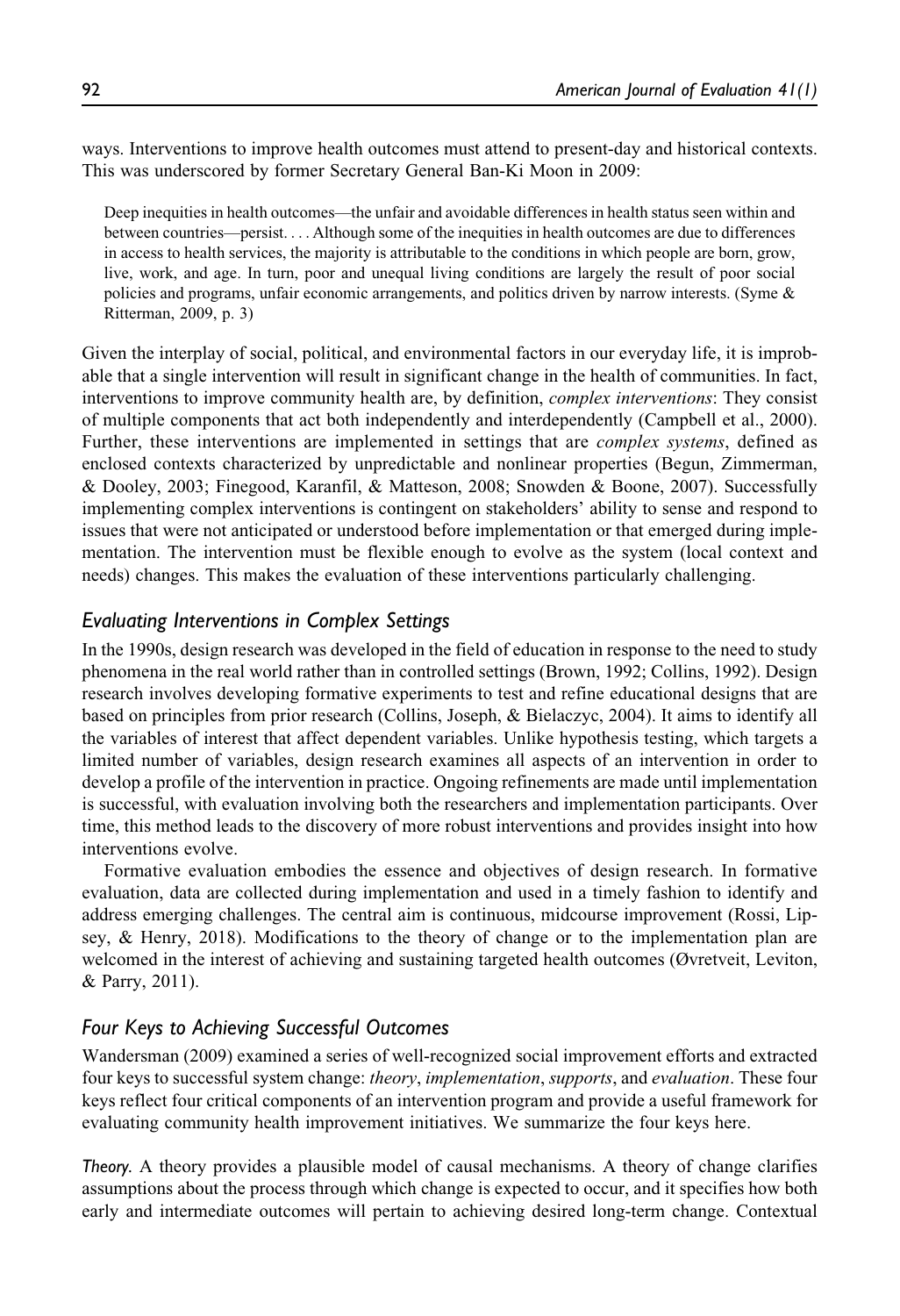elements related to the setting and population can be incorporated into the theory of change. For complex systems, the theory of change can serve as the initial groundwork for the intervention plan. The theory may evolve as implementation proceeds.

Implementation. Implementation is "a specified set of activities designed to put into practice an activity or program of known dimensions" (Fixen, Naoom, Blasé, & Friedman, 2005, p. 5). Successful implementation requires attending to a variety of aspects including fidelity, dosage/intensity, quality, participant responsiveness, program differentiation, program reach, and adaptation (Dane & Schneider, 1998; Meyers, Durlak, & Wandersman, 2012). Implementation quality is particularly critical to achieving outcomes (Durlak  $&$  DuPre, 2008). In complex interventions, implementation components often occur at multiple ecological levels (e.g., individual, microsystem, organizational, community).

System supports. System supports refer to tangible and intangible resources that help build delivery system capacities for implementation and service provision. The *Evidence-based System for Inno*vation Support (EBSIS) details four types of supports: tools, training, technical assistance/coaching, and quality assurance/quality improvement (Wandersman, Chien, & Katz, 2012). Supports in complex systems need to be flexible to effectively respond to changes in theory and implementation strategy.

Evaluation. Generally, evaluation has been used to assess fidelity to the theory of change (Is the program being implemented as planned?) and effectiveness of the program (Did the program achieve results?). For complex systems, evaluation needs to determine: What worked for whom and when? And, how did the system change as a result? In these circumstances, a formative evaluation approach that provides rapid-cycle information is needed to facilitate continuous learning and to inform midcourse adaptations. The Cynefin framework (Snowden & Boone, 2007; Van Beurden, Kia, Zask, Dietrich, & Rose, 2011) recommends a "probe-sense-respond" decision-making strategy for complex systems whereby some initial experimentation provides enough knowledge about the system to formulate an adequate response (Snowden & Boone, 2007). A formative evaluation approach supports this strategy.

In sum, the four keys to success require  $(1)$  a sound theory,  $(2)$  quality implementation,  $(3)$ sufficient support system elements, and (4) a practical evaluation. The Four Keys to Success provide a framework for understanding and responding to the continuous exchange between complex interventions and the settings in which interventions occur. While presented individually above, the four keys are interdependent. For instance, a health improvement initiative may begin with a sound theory of change, but issues can emerge during implementation that require a redefinition of the theory. In turn, a redesign of the support system and development of alternative implementation strategies become necessary. As changes occur, formative evaluation can provide rapid-cycle data to facilitate learning and continuous quality improvement. In addition, adaptations to the evaluation strategy might be required as new issues emerge. In our work with SCALE, we found that structuring our evaluation across these four keys, concurrently and iteratively, helped us gain insights that facilitated adaptive evolution of the initiative.

## The SCALE Initiative

100 Million Healthier Lives' SCALE is a national capacity-building initiative designed to capitalize on progress that communities have already made and to further their journey toward a Culture of Health—A vision of the Robert Wood Johnson Foundation (RWJF) for all individuals to have the opportunity to live a healthier life (see<https://www.rwjf.org/en/cultureofhealth/about.html>, for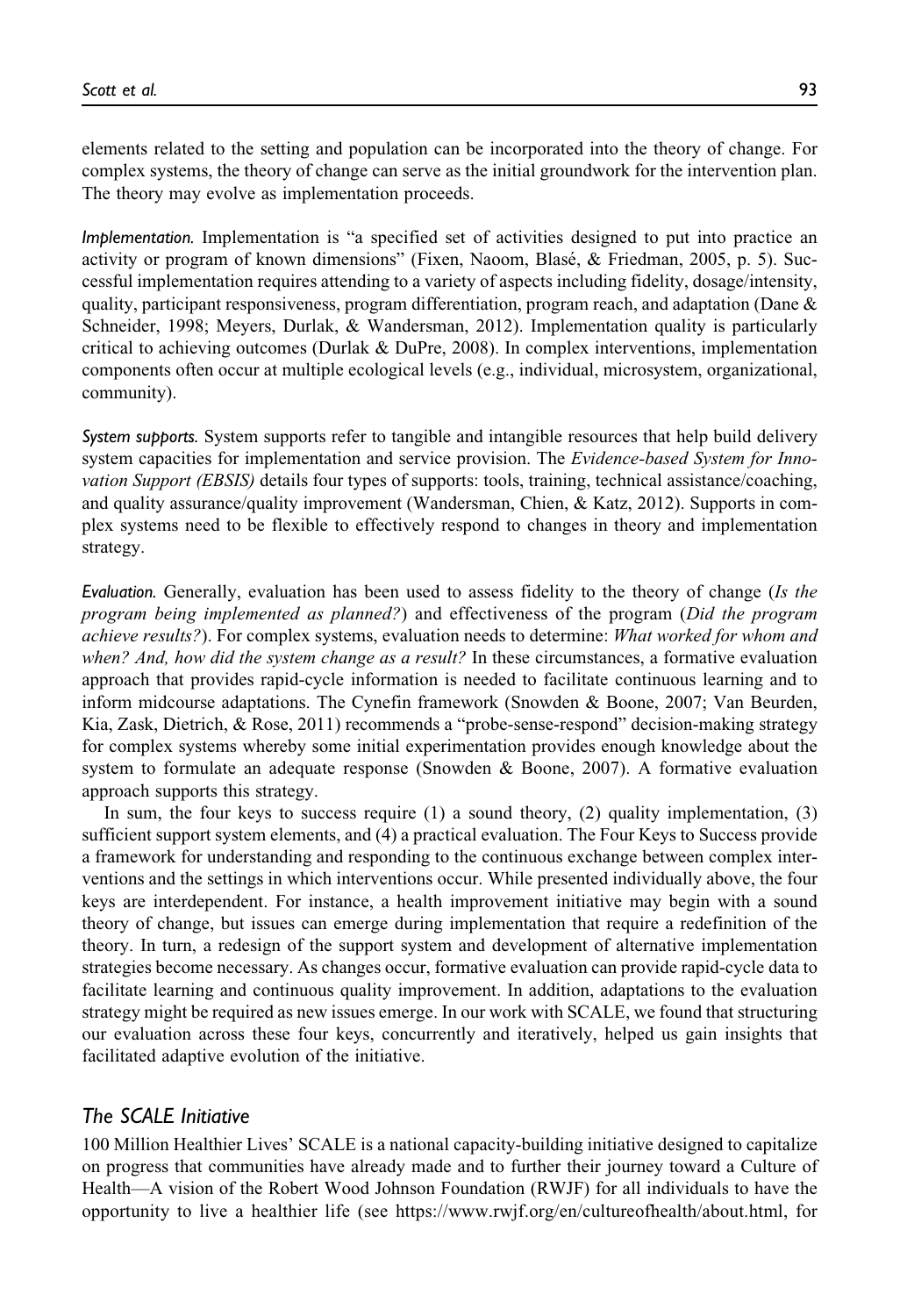additional information about the Culture of Health). The initiative is funded by the RWJF and led by the Institute for Healthcare Improvement, along with key community partners, including Communities Joined in Action, Community Solutions, and the Network for Regional Healthcare Improvement. SCALE seeks to build the capacities of community change-agents to create sustainable change within their communities. It also aims to build a network of support among these communities. Participating community change-agents live in the target communities and have extensive and diverse knowledge about their communities.

SCALE began with three broad goals:

- (1) Develop leadership capabilities within communities to improve health, well-being, and equity (on the journey to a Culture of Health).
- (2) Create vibrant relationships, functional networks, and teamwork between communities.
- (3) Create and improve an intercommunity system capable of sharing and spreading best practices among communities.

Guiding SCALE's theory of change (see Figure 1), these three goals were established based on insights from six initiatives that have achieved sustainable improvements in complex settings (Stout, Howard, Lewis, McPherson, & Schall, 2017). The Institute for Healthcare Improvement convened organizational leaders from several of these key initiatives to design an initiative that could support continuous improvements in population health, well-being, and equity across diverse communities (Stout et al., 2017).

The first phase of SCALE (SCALE 1.0) was implemented between 2015 and 2017. It included 24 community coalitions with diverse needs, resources, capacities, and health improvement goals. Each community coalition had at least three organizations from the community, resulting in a nested model of systems (multiple organizations nested in each coalition). Launched in 2017, SCALE 2.0 aims to further the progress of SCALE 1.0 communities and to spread insights about community transformation with new communities. This article focuses primarily on insights from SCALE 1.0. The full SCALE 1.0 Evaluation Report by Wandersman and colleagues (2017) is available online: <https://www.100mlives.org/wp-content/uploads/2018/01/74284GPFNR.pdf>

Elements of the SCALE intervention. A multicomponent support system that aligned with SCALE's theory of change was provided to the SCALE communities. These components are summarized below:

- (1) Community Health Improvement Leadership Academy (CHILA) trainings were multiday, in-person events designed to foster relationships between communities, build skills in community health improvement (e.g., leadership, program implementation and evaluation, quality improvement methods), and facilitate learning across communities. Training goals for each CHILA were informed by community participants via need assessments and training evaluation feedback. Community members were also directly involved in the design of CHILA trainings, providing input, and leading select training sessions. Four CHILAs were held during SCALE 1.0. Additional information about the evaluation of CHILAs is available in Hayes et al. (2016).
- (2) Monthly coaching was tailored to each community and offered between CHILAs. Coaches were teams of technical assistance providers affiliated with the four organizations leading SCALE (Institute for Healthcare Improvement, Communities Joined in Action, Community Solutions, Network for Regional Healthcare Improvement). Coaching sessions were prescheduled and available per request in a 1:1 or small group format. Coaching sessions both reinforced content taught during CHILAs and addressed emerging community issues.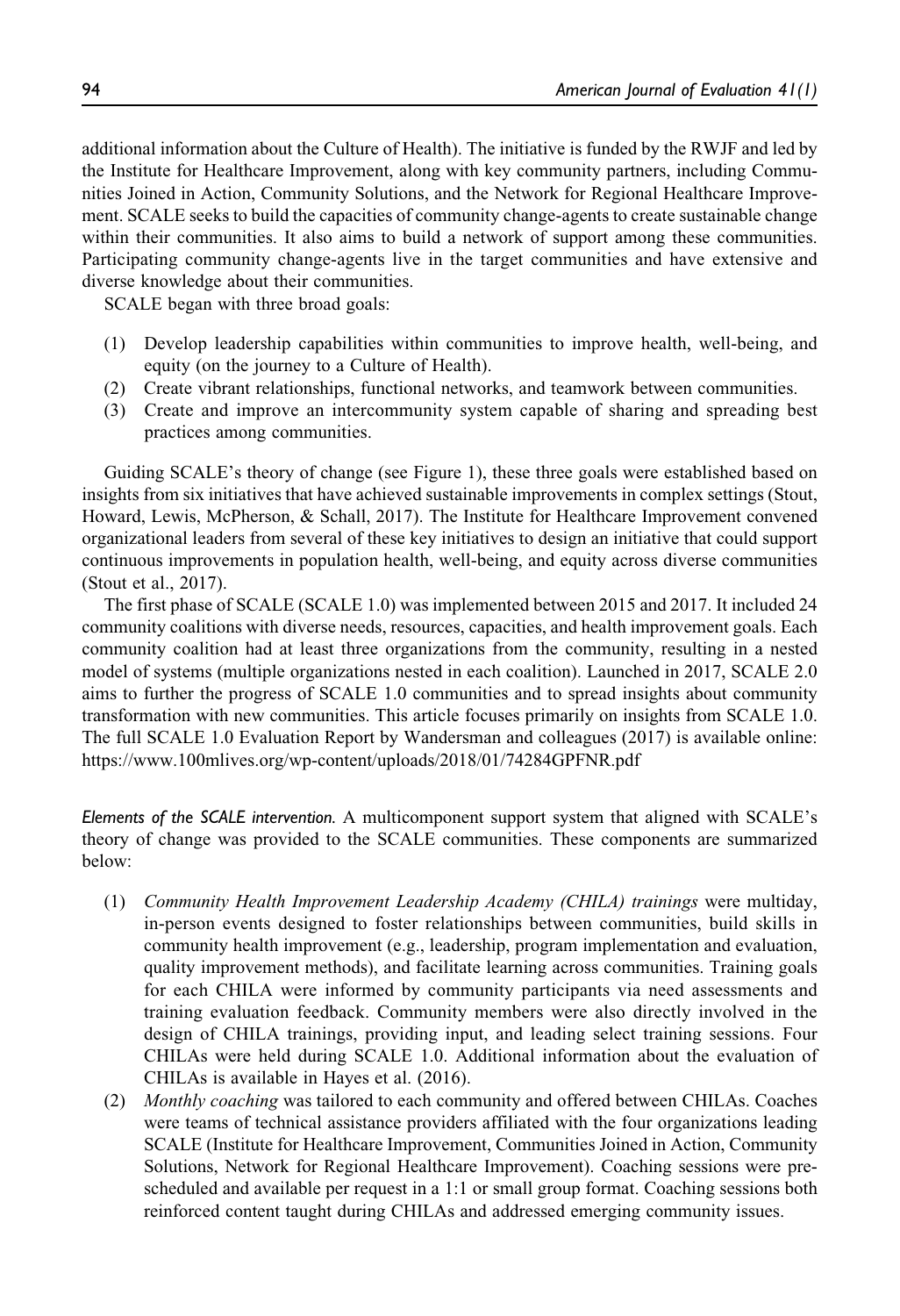

Figure 1. Spreading Community Accelerators Through Learning and Evaluation theory of change. Figure 1. Spreading Community Accelerators Through Learning and Evaluation theory of change.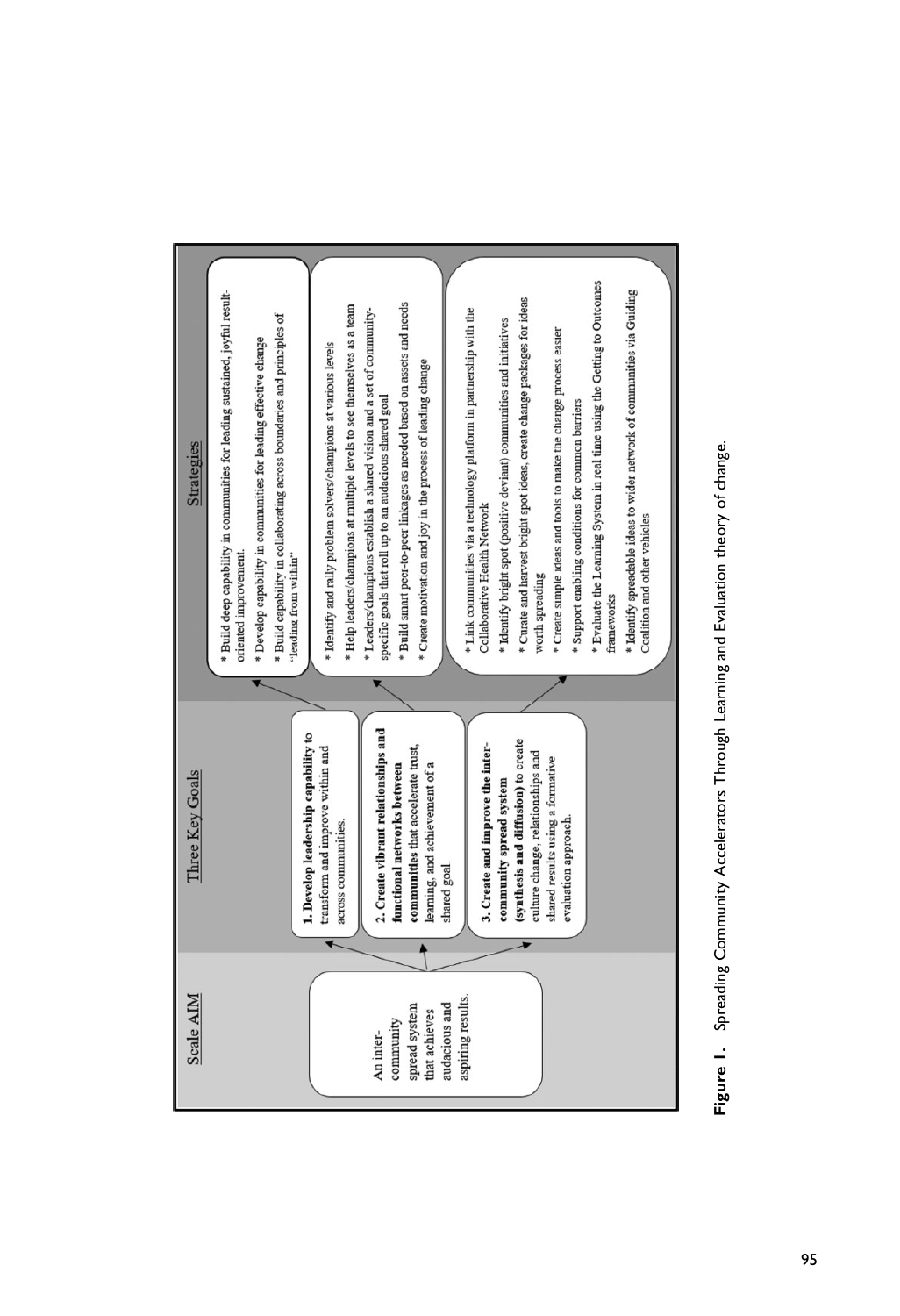- (3) At the first CHILA, each community was selected into a Peer Community Team (PCT) based on community readiness for SCALE. Each PCT consisted of six communities and up to two coaches. Akin to a community of practice, PCTs facilitated peer-driven learning. Community members shared how they were applying SCALE methods to their own local community health projects; exchanged stories of their journeys toward community health improvement; provided encouragement to one another; and shared resources, practical tips, and lessons learned. This interteam opportunity was reported as one of the most valuable aspects of SCALE.
- (4) Monthly webinars were hosted by the SCALE implementation team to provide additional information and resources to community participants. Webinar topics were informed by community member needs and interests. As SCALE matured and the gifts of community members surfaced, community members began to serve as presentation leads on the webinars.
- (5) Community participants were connected to an online social media platform with a message board interface developed for members of the 100 Million Healthier Lives initiative. Monitored by SCALE implementation staff, the platform provided an asynchronous method for SCALE participants to access and offer both information and peer support. Data on participant use of the platform (e.g., use frequency and purpose) were incorporated in the SCALE evaluation.

Conceptualized as the critical facilitator of community improvement, the CHILAs were the key SCALE capacity-building events. Action Periods were designated after each CHILA. During the Action Periods, communities participated in the other SCALE support system components (coaching, PCT, webinars, social media platform) and worked with their coalition to apply the knowledge, skills, and resources acquired from the CHILA.

# The Complexity of SCALE

The complexity of the SCALE initiative was defined by five attributes:

- (1) A nested model of system complexity. SCALE 1.0 involved 24 community coalitions with a minimum of three organizations per community. Each community-based organization operated independently as a complex system. With one designated convening organization serving as fiscal agent, organizations partnered on local community goals to form a coalition. Each community coalition became a complex system of its own. The 24 community coalitions were part of a larger complex system that also included SCALE's implementation team, evaluation team, and funders.
- (2) Interdependence. SCALE stakeholders worked closely together, sharing resources, ideas, and insights. The success of the initiative required stakeholders to consider existing interdependencies across multiple levels and stakeholder groups, including relationships among community-based organizations, across coalitions, and among community members, the implementation team, evaluation team, and the funders. The initiative also involved interdependence of key initiative change components (theory, implementation strategy, support system elements, and evaluation methods). Changes in any key components had implications for other components (e.g., change to theory required changes to the implementation and evaluation plans), as illustrated in the Results section.
- (3) Theory of change with a multisupport system. The SCALE intervention leveraged the EBSIS framework (Wandersman et al., 2012; see Table 1) and used multiple methods (e.g., tools, training, technical assistance, communities of practice, quality assurance/quality monitoring) for developing the capacity of its community change-agents. Each support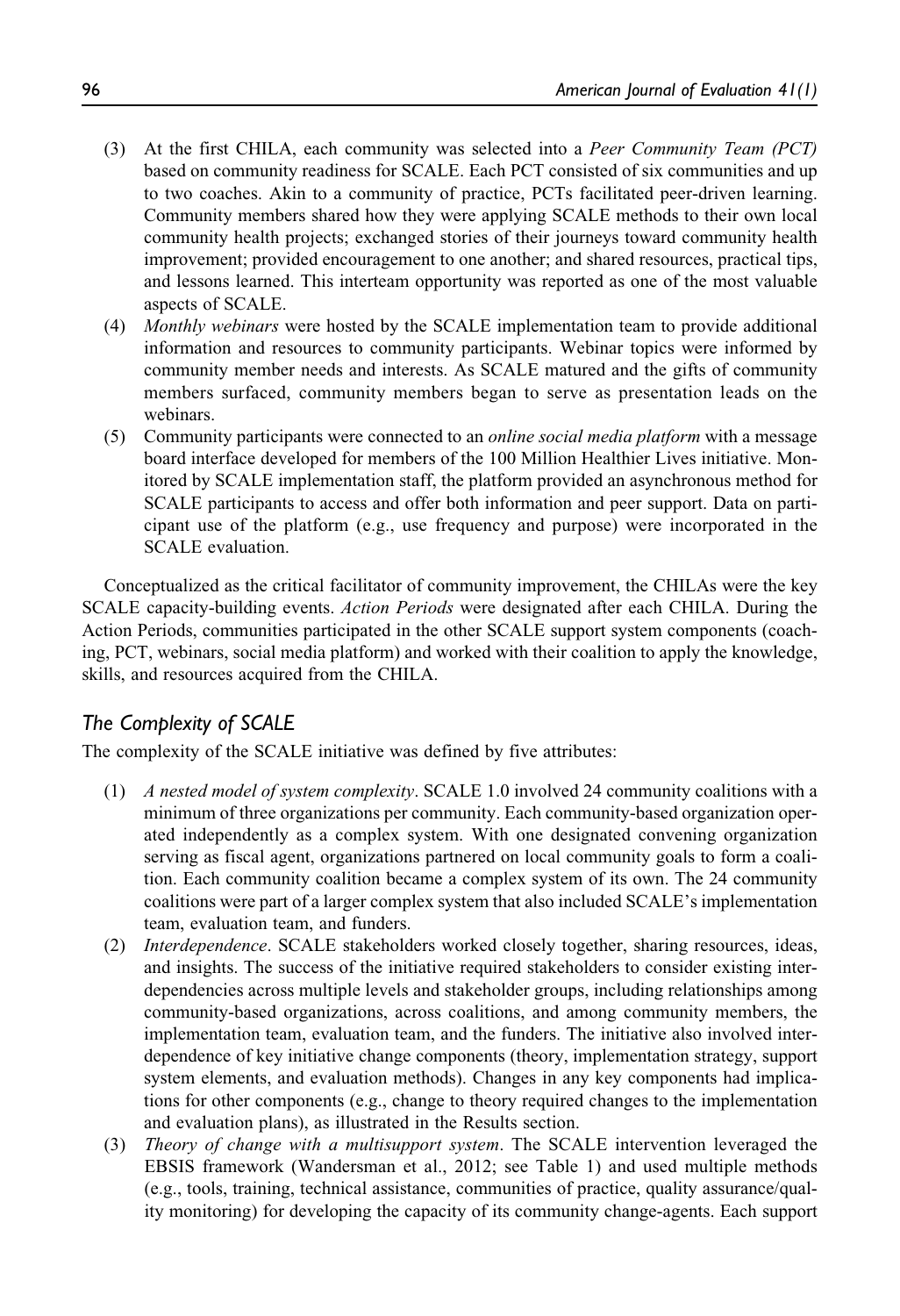Table 2. Key Spreading Community Accelerators Through Learning and Evaluation Formative Evaluation Principles.

- > Participatory approach with joint development of evaluation questions by key stakeholders (community members, implementation team).
- > Adaptation of the evaluation questions and evaluation methods as the theory of change evolves.
- > Real-time feedback to community members and implementation team members.
- > Multiple methods for assessing multiple stakeholder needs (e.g., inquiry, observation, reflection).
- > Multifaceted instead of dichotomous outcomes (e.g., What worked well? What did not work well? Why did things work or not work well? What actions were taken when things didn't work well? rather than Did it work or not work?).

method had its own theory of change and had influence on the overall SCALE theory of change. For example, trainings were designed to introduce and reinforce quality adoption of SCALE tools. Additionally, subsequent to each CHILA training, technical assistance/ coaching was paired with ongoing evaluation to facilitate rapid-cycle learning and improvement.

- (4) Multiple actors with diverse and changing community capabilities, needs, and goals. Each individual participant of SCALE had his/her/their own set of competencies, needs, and interests. Effective collaborative decision-making required participants to recognize and negotiate variations and similarities in participant characteristics. Additionally, the SCALE team had to be responsive to the dynamic nature of partnering and adjust to the natural turnover in stakeholder participation over time. For example, between CHILA 1 and CHILA 4, turnover in participation per organization ranged from 0% to 100%, with an average of 59%. The use of a multisystem of supports helped the SCALE team respond efficiently and appropriately to changes in participating community members by tailoring conversations, resources, and the pace of information/resource sharing to changes in community needs.
- (5) Dynamic environment. Each community setting varied in levels of volatility, ambiguity, and uncertainty. Community challenges and solutions were not always apparent. Unclear causal linkages and confounding issues also existed within each setting as communities were simultaneously engaged in other community health improvement efforts. These setting characteristics brought additional challenges to the objective of measuring and monitoring the effectiveness of SCALE-specific interventions.

### Method: Using Formative Evaluation in SCALE

With the Institute for Healthcare Improvement's specialization in rapid-cycle improvement in complex settings and the evaluation team's specialization in formative evaluation, SCALE provided an opportunity to test the utility of nimble evaluation methods for improving complex interventions occurring in complex settings. A mixed-method, multilevel formative evaluation strategy was uniquely developed for SCALE 1.0. The formative evaluation approach was informed by three evaluation approaches designed to provide iterative feedback to improve program implementation: Developmental Evaluation (Patton, 2011), Learning Evaluation (Balasubramanian et al., 2015), and FORECAST (FORmative Evaluation Consultation and Systems Technique; Katz et al., 2013). See Table 2 for principles that guided our evaluation.

The evaluation team involved nine core members who worked closely with the funder (RWJF), the implementation team, and community coalitions (program recipients) to design, implement, and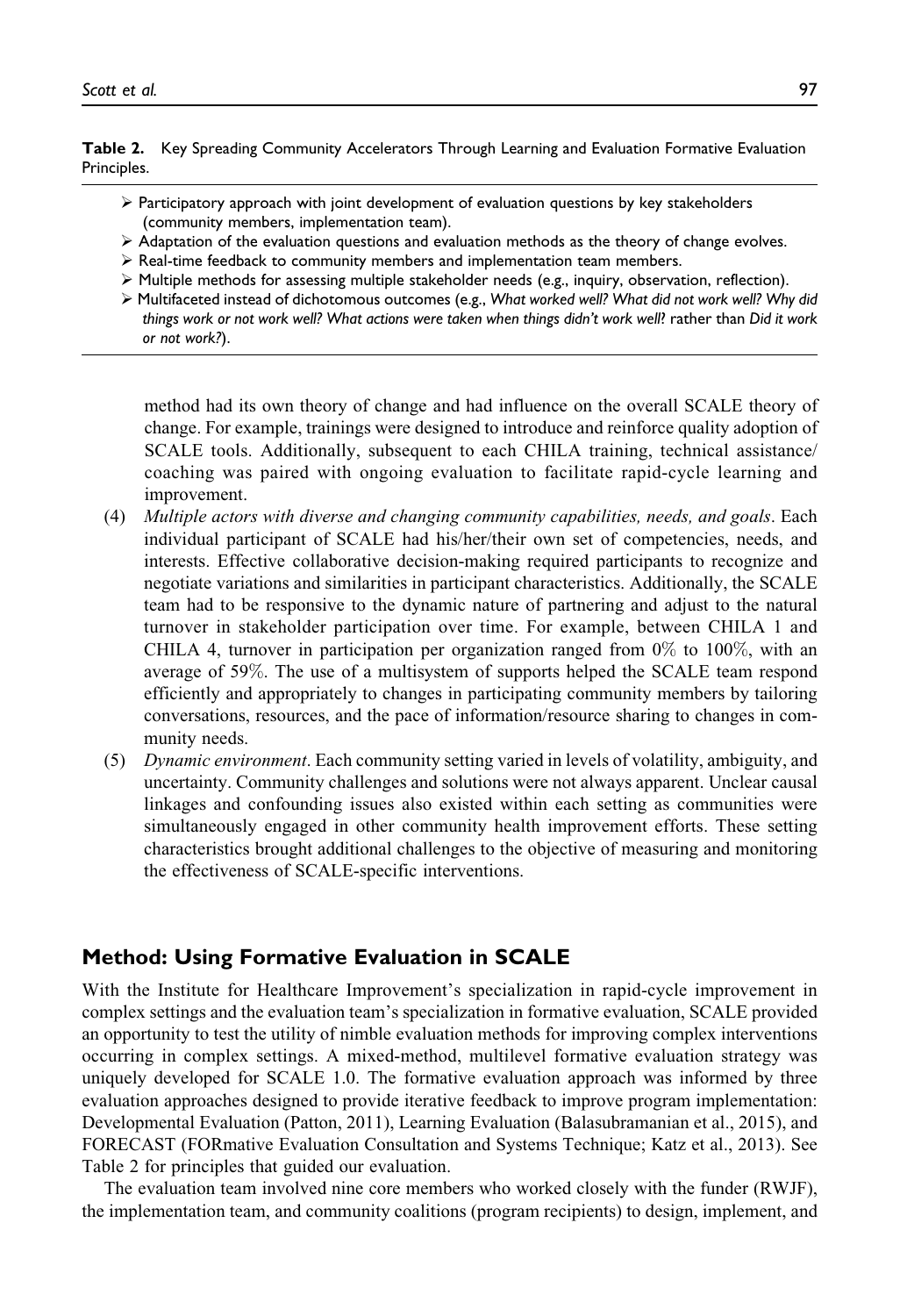improve evaluation activities over the course of SCALE. The evaluation started with the following broad evaluation questions jointly developed by the evaluation team, the implementation team, and the funder:

- $\bullet$ What accelerates or slows progress in SCALE?
- $\bullet$ How do we use indicators of community readiness to monitor and predict progress?
- What helps spread good ideas between communities?
- How is spread influenced by other community initiatives?
- $\bullet$ How do we make spread better and more efficient?

These broad questions guided the evaluation process, which involved the following iterative steps:

- (1) Periodic discussion of evaluation priorities with the funder (monthly) and the implementation team (at least weekly);
- (2) Development of evaluation methods to address the priorities (instruments, interview guides, participatory dialog, etc.);
- (3) Data collection, analysis, and synthesis;
- (4) Presentation and multistakeholder discussion of the results;
- (5) Recommendation of changes to one or more of the four keys (theory, implementation, supports, evaluation).

While core evaluation questions were jointly developed, there was not a rigid adherence to a set of evaluation questions or methods. Rather, the questions, methods, results, and actions evolved as the SCALE initiative progressed in order to remain sensitive to emerging issues. However, we emphasize that remaining open to emergence does not imply a lack of a systematic approach. Overall, the evaluation followed the SCALE theory of change and used a team-generated, multipronged method of inquiry, observation, and reflection referred to as the Inquiry–Observation– Reflection (IOR) Framework (see, e.g., Hayes et al., 2016). Both structure and flexibility were essential in the SCALE formative evaluation. The structure supported systematic and consistent data collection; the flexibility of our evaluation approach enabled adaptations to the program theory and the interventions. A logic model is presented in Figure 2 to illustrate the link of formative evaluation to SCALE's complexity and the potential value of rapid-cycle evaluation use.

# Results: Improvements Across the Four Keys Through Formative Evaluation

In this section, we provide examples of how formative evaluation facilitated SCALE program improvements across the four keys: theory, implementation, supports, and evaluation.

# Evolution of Theory

During the second CHILA (multiday, in-person training), participant evaluation data stimulated SCALE stakeholder conversations about health equity in relation to SCALE's theory of change. The SCALE team provided specific, health equity–focused modules during CHILA 2, as the topic of health equity was recognized as critical to community health improvement. However, SCALE community participant feedback indicated that the issue of health equity necessitated even more attention and resources. Specifically, they indicated that the topic should be interwoven throughout SCALE rather than addressed in a modular format. Open, collaborative discussions were had involving the implementation team and community members to give voice to the issue and to generate ideas for how best to enhance equity as a focus of SCALE. These conversations resulted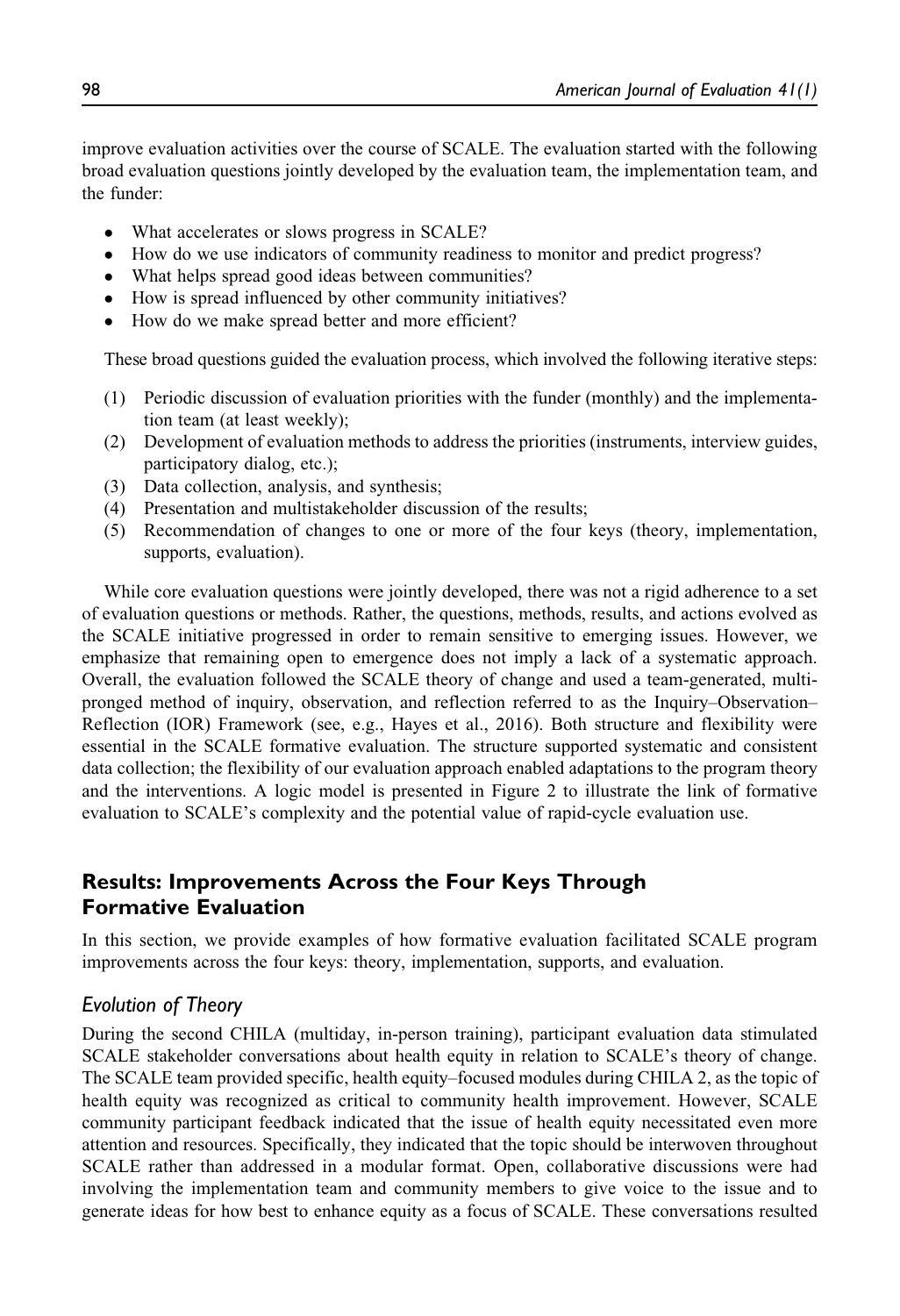

Figure 2. Representation of the Spreading Community Accelerators Through Learning and Evaluation formative evaluation approach.

in the decision to add health equity as a key driver in SCALE's theory of change. This revision to the theory of change required subsequent changes to SCALE's implementation plan, the content and design of support system components, and evaluation questions. For example, the content, keynote speakers, and tools presented at CHILA 3 all centered on how equity influences community health. The value of this shift for communities was shared by a community member with the evaluation team at the conclusion of a CHILA training:

I have taken a much greater interest in our capacity as a coalition and community to have courageous dialogue across barriers of cultural, racial, gender, socioeconomic, and ideological prejudice. This work is so vital to our community at this time ... energizing other coalition members to see the connection between equity and public health would have been a tremendously difficult project without SCALE. I am also inspired by how well our community coalition has responded to the invitation to come to the next CHILA about equity to see how that might serve us in our work.

# Evolution of Implementation

Process data collected on implementation quality revealed that particular core quality improvement activities (such as the use of Plan-Do-Study-Act [PDSA] cycles to test improvement ideas) were being implemented with inconsistent quality by community members. This is a common implementation issue, even in more controlled health-care settings (Taylor et al., 2013). Process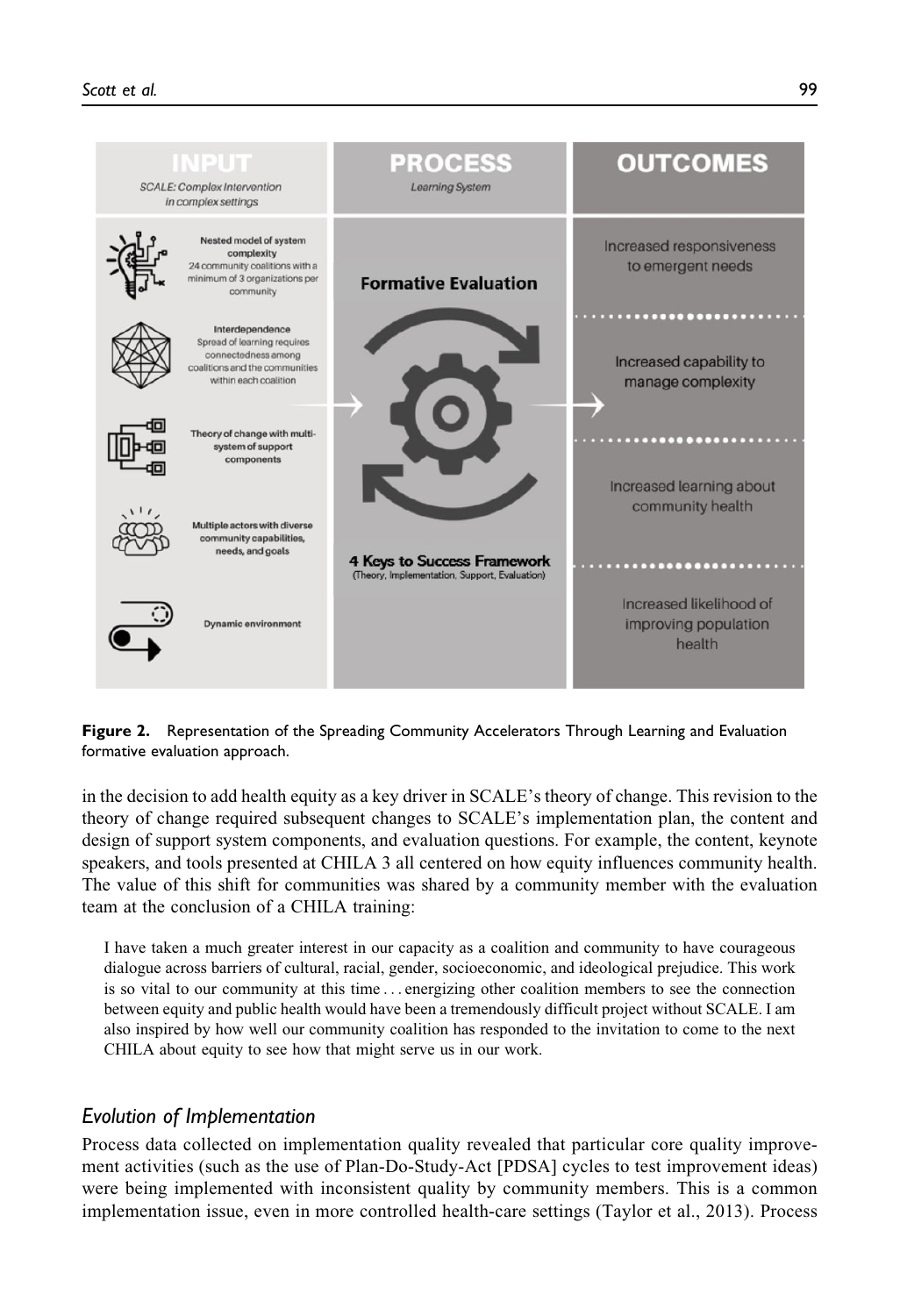evaluation data were discussed with the implementation team. In response, a new capacity-building intervention (i.e., *Action Lab*) was introduced to improve implementation quality. The Action Lab added structure to the use of PDSA cycles by convening a group with the explicit power to enact and monitor desired changes. The process of continuous data collection and rapid feedback made it possible for the implementation team and community stakeholders to know when additional support system elements were necessary and the type of additional support to incorporate. The Action Lab model and more rigorous training on improvement methods were incorporated at the beginning of SCALE 2.0 to provide a robust structure for supporting improvement efforts.

## Evolution of Support

SCALE webinars were initially designed as one-size-fits-all, with all participants receiving the same educational content. Administered in a web-based polling format, evaluations assessed the practical value of the session (e.g., Please rate the degree to which the content will help you advance your work.) and implementation factors (e.g., reach, participant engagement, quality). It also included open-ended questions to inform the design of subsequent webinars (e.g., What suggestions do you have for future webinars?). Evaluations revealed that webinars overemphasized theory and were too didactic. Community stakeholders desired a more interactive format. Moreover, the SCALE implementation team learned that the content of the webinars was not equally useful to community participants; participants varied widely in community needs and existing capacities. They expressed a desire for tailored webinars that would include time for peer-to-peer discussions about implementation issues. Per participant feedback, SCALE webinars were modified to include breakout groups, providing opportunities for community members to connect with peers as they reflected on their community experiences and the webinar curriculum. Subsequent evaluations indicated that this webinar change increased the perceived value of this support system component. Breakout groups were built into the design of SCALE 2.0 webinars.

Formative evaluations of the CHILAs informed not only advances in SCALE's theory of change (discussed in the Evolution of Theory section) but were also pivotal to improvements to the trainings. Drawing on the three-pronged IOR Framework, we used a combination of the evaluation methods (e.g., rapid feedback form, learning wall, questionnaire, observational form, critical moments reflection, and post-CHILA site visits; see Hayes et al., 2016, for detailed description of these training evaluation methods). For example, a  $20' \times 7'$  learning wall was placed in the training room to provide an open-ended opportunity for participants to post comments, questions, and suggestions and to read other participant messages throughout each training day. At the end of each training day, the SCALE implementation and evaluation teams reviewed posted comments. We reflected on suggestions for improvement, identified suggestions that could be immediately addressed, and discussed how improvements would be made. On the morning of the subsequent CHILA training day, participant suggestions and the SCALE implementation team responses were shared openly and discussed with training participants. We referred to this process of training improvement as "You Said ... /We Did ... ." A few instances from CHILA 1 are included below:

You (community participants) said: "A lot of information was provided in a short period of time. It was difficult to navigate the tasks, the information, and requested activity timelines."

In response, we (SCALE implementation team)

- $\bullet$ added orientation times to the beginning of each day and
- $\bullet$  sequenced messages and training materials based on when the information was needed (e.g., present logistics information and agenda at the beginning of the day; circulate select handouts at the time of training modules rather than all at once in the mornings).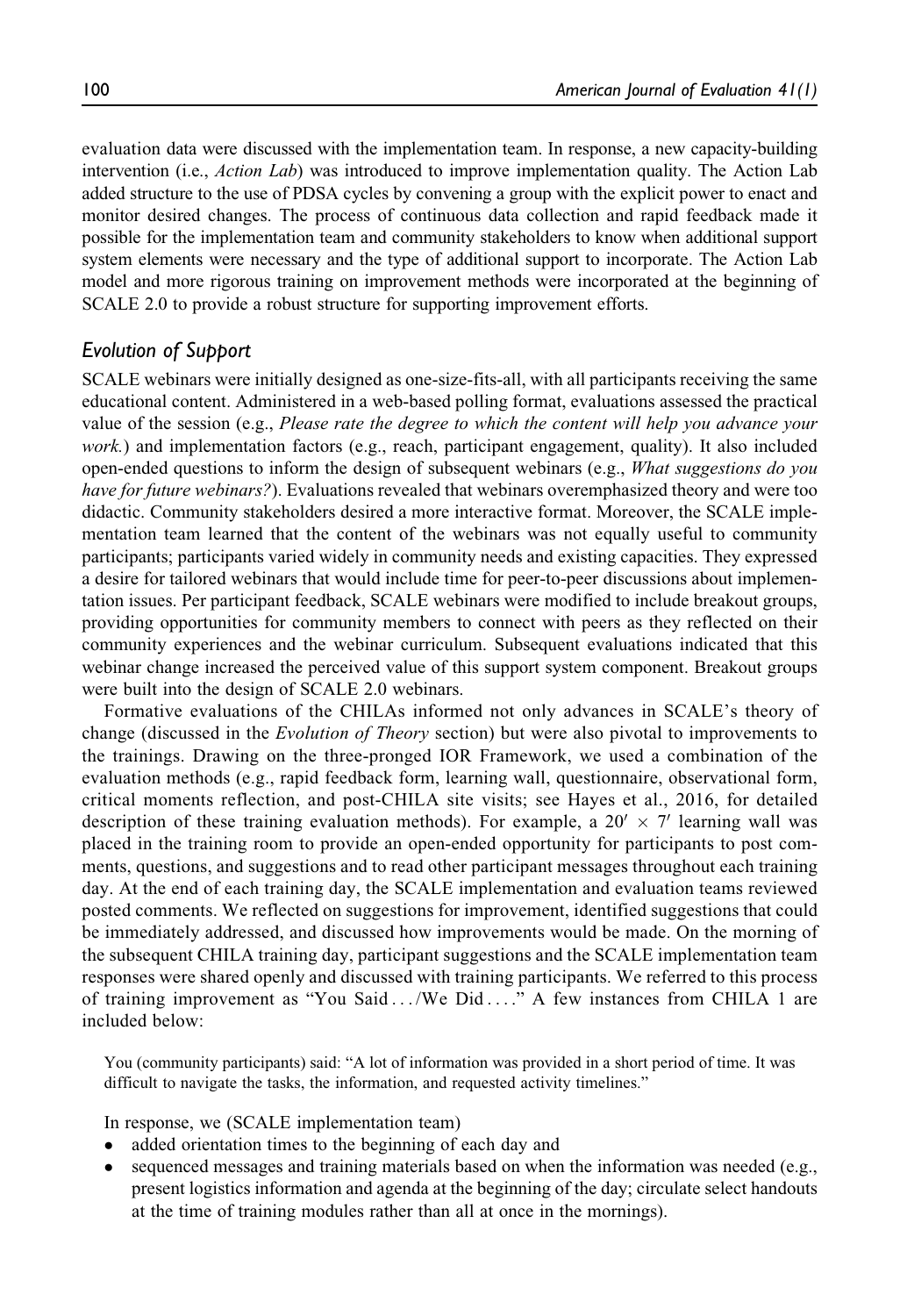You (community participants) said: "Long days; need for time to absorb information."

In response, we (SCALE implementation team)

 $\bullet$  created an agenda with shorter days, more breakout sessions, more time for reflection, and optional activities and down time.

You (community participants) said: "Need more time to establish and build on relationships within and between communities."

In response, we (SCALE implementation team)

 $\bullet$  modified the design of training activities to facilitate interaction with existing and new community members.

These are just a few of many instances in which the use of rapid-cycle evaluation methods enabled the SCALE team to make real-time and long-term improvements to the support system.

### Evolution of Evaluation

During SCALE 1.0, the evaluation team conducted routine meta-evaluations (evaluation of the evaluation) and made ongoing adjustments to the evaluation plan to optimize its relevance and value for SCALE stakeholders. Meta-evaluations used a combination of surveys, interviews, and technology-based analytics. Surveys solicited attitudinal and experiential feedback from implementation team and community members about the format and frequency of evaluations as well as the quality of engagement with the SCALE evaluation team. Sample Likert-based meta-evaluation items for community participants included: *Evaluation requirements are burdensome*, The Evaluation Team members are responsive to our questions, and I feel valued and respected by the Evaluation Team. Sample qualitative included: What can the Evaluation Team do to further improve its relationship with SCALE communities? and What readiness survey items were less clear for you? The evaluation team also examined the extent to which evaluation reports were viewed by community participants and actively used to drive decisions. Sample evaluation items administered to SCALE implementation team staff included: Evaluation results are reported in a timely fashion, The evaluation approach is consistent with the aims of SCALE, and Evaluation reports are easy to read.

Feedback indicated that the formative evaluations were perceived as relevant and useful. This critically allayed concerns that the SCALE evaluation team had about participant burnout associated with the frequency of evaluations.

The evaluation team also reflected regularly on the use of evaluation resources and which areas of SCALE to prioritize as the initiative evolved. Where appropriate, modifications were made to the evaluation plan. For instance, in the early stage of SCALE, the evaluation focused on the effectiveness of the support system components (CHILA, coaching, PCTs, webinar, social media platform). As implementation barriers associated with support systems components were resolved, attention was shifted to understanding the use and impact of SCALE resources within communities. Evaluation resources were shifted from monitoring the SCALE support system to evaluation of community-level implementation. This was a valuable, but unanticipated, shift. Using a rapid-cycle feedback approach helped to accelerate SCALE team learning and improvement about support system features. The early learning and adjustments enabled the SCALE team to turn their attention to downstream impact (community, rather than program-level, indicators), the ultimate interest of SCALE. The emphasis on community processes and outcomes was built into the initial evaluation plan for SCALE 2.0. It includes a focus on communities' implementation of improvement activities, community readiness for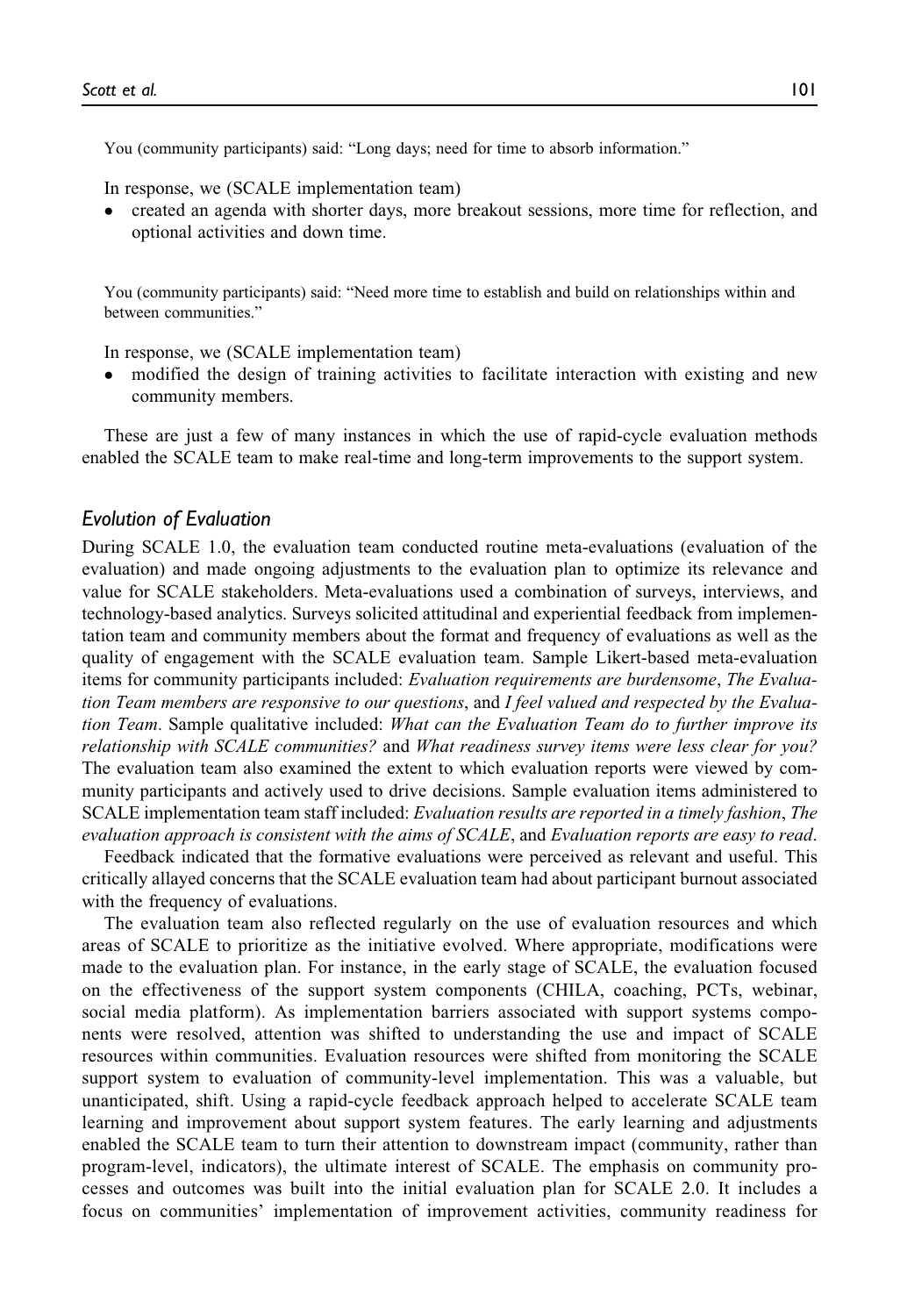engaging in health improvement efforts, and the process by which SCALE 2.0 communities spread the SCALE model to new communities.

A sample of common challenges to implementing complex interventions, and the utility of formative evaluation across the four keys, is available in Table 3.

# Discussion: Reflections and Practical Insights for Using a Formative Evaluation Approach

The notion of complexity (complex challenges, complex interventions, complex systems) is a common concept in large health improvement initiatives. However, the reoccurring finding that community-based health improvement initiatives fall far short of targeted and transformative outcomes indicates that there is much to be learned in measuring and navigating complexity. Our SCALE experience demonstrated that a formative evaluation approach framed through the lens of the Four Keys to Success can effectively increase the probability of success for a new, bold initiative. It creates opportunities for experimentation, discovery, and learning while ensuring accountability in complex health improvement initiatives.

We share several practical insights from our experience that we believe can help increase the value of formative evaluations in other initiatives. First is the importance of joint accountability, in which all key stakeholders have a shared responsibility for the initiative's outcomes. In SCALE 1.0, we referred to this as the *quadruple helix of accountability*—comprised of the implementation staff, funding agency, community members, and evaluation team (see Figure 3). All aspects of the evaluation (from design to data collection and interpretation) were conducted in close collaboration with SCALE stakeholders. The following are a few examples of how SCALE team members collaborated:

- - The SCALE evaluation team interacted with community participants from the outset and on a continuous basis. Evaluation findings were shared frequently with community members using multiple modalities (e.g., SCALE social media platform, in real time during CHILA trainings, via individualized community reports).
- Several evaluation team members participated on weekly implementation team calls, and implementation team members reciprocally joined evaluation team meetings.
- Evaluation and implementation team leadership met with staff from the funding agency on a monthly basis.
- The funding agency was accountable for linking the implementation and evaluation team to resources, building lessons learned from SCALE 1.0 into the development of SCALE 2.0, and good stewardship of philanthropy funds.

The SCALE implementation team viewed evaluation as central to the initiative. The collaborative approach to SCALE's evaluation enabled the evaluation to be continuously relevant and valuable.

Second is the importance of fostering a learning culture in which evaluation is perceived as an essential vehicle to continuous growth and improvement rather than a judgment of performance. During the onboarding stage of SCALE 1.0, community participants were oriented to SCALE requirements, which included conversations about the formative evaluation approach. The notion of "failing forward" was promptly introduced to encourage risk-taking and to emphasize the value of learning from testing and failure. This was a guiding principle for the implementation team and was shared with the communities as a key learning objective. The "improvement-oriented mind-set" depersonalized evaluation findings, reduced defensiveness, and increased SCALE stakeholder receptivity to participating in a robust evaluation effort.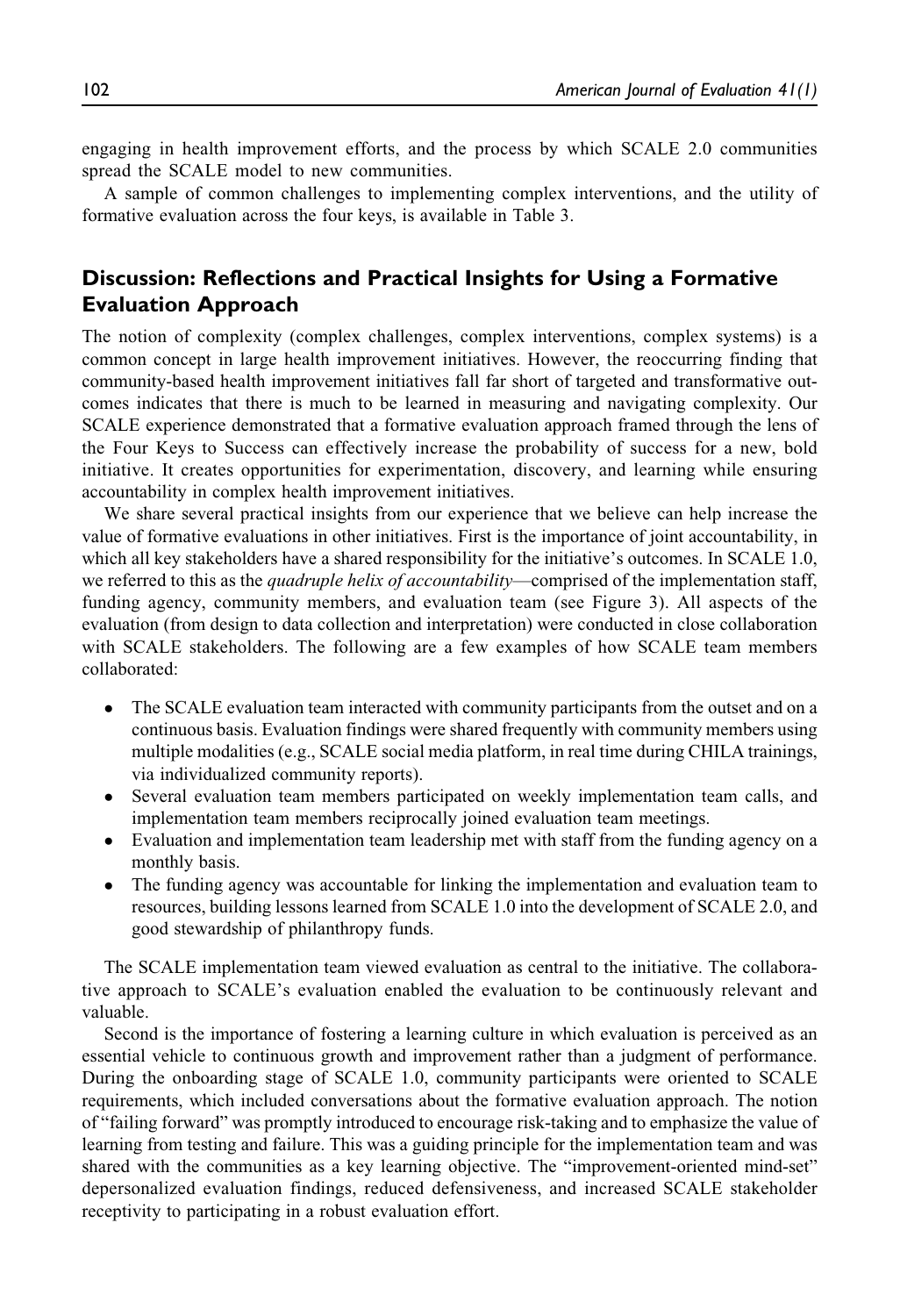| Four Keys to<br><b>Success</b> | <b>Practical Challenge</b>                                                                                                                                                                                                                                       | Common Pitfall                                                                                                                                                                                                                                                                                                                                   | <b>Formative Evaluation Applied</b>                                                                                                                                                                                                                                                                                                     |
|--------------------------------|------------------------------------------------------------------------------------------------------------------------------------------------------------------------------------------------------------------------------------------------------------------|--------------------------------------------------------------------------------------------------------------------------------------------------------------------------------------------------------------------------------------------------------------------------------------------------------------------------------------------------|-----------------------------------------------------------------------------------------------------------------------------------------------------------------------------------------------------------------------------------------------------------------------------------------------------------------------------------------|
| Theory                         | The theory of change for a<br>bold initiative may not be<br>fully conceptualized at<br>project start resulting in<br>ambiguous aspects.<br>Upon establishing a theory<br>of change, contextual<br>demands may require the<br>theory of change to be<br>modified. | Being wedded to a theory of<br>change and missing<br>opportunities to realign<br>efforts with contextual<br>needs.                                                                                                                                                                                                                               | Routinely revisit theory of<br>change with stakeholders<br>(implementation team,<br>funder, intervention<br>recipients). Discuss<br>implications of midcourse<br>evaluation findings on the<br>theory of change.                                                                                                                        |
|                                | Implementation Variable uptake of<br>intervention components<br>across communities.                                                                                                                                                                              | Assuming that engagement<br>and uptake of intervention<br>components will be high,<br>because community<br>members are bright and<br>highly motivated, and<br>overlooking important<br>contextual and<br>motivational issues that<br>impact capacity to engage<br>in intervention<br>components as a result.                                     | Continuously monitor<br>implementation attributes<br>(e.g., dose, quality,<br>participant<br>responsiveness). Discuss<br>emerging implementation<br>issues with intervention<br>stakeholders to facilitate<br>improvement.                                                                                                              |
|                                | Support system Delivering support system<br>components (e.g., tools,<br>training, technical<br>assistance) that optimize<br>cost-effectiveness and<br>cost-efficiency.                                                                                           | Utilizing support system<br>methods that are cost-<br>efficient (economical), but<br>not cost-effective (e.g., new<br>knowledge, skills, and tools<br>are difficult to put to use<br>because they have been<br>provided with inadequate<br>consideration of the unique<br>needs of stakeholders and<br>circumstances of their<br>organizations). | Conduct rapid-cycle, short<br>evaluations of support<br>system components (e.g.,<br>post-webinar polling;<br>midcourse training<br>evaluation). Midcourse<br>evaluations increase<br>opportunities to improve<br>the practical value of<br>supports. Using short (<5<br>min) assessments<br>minimizes participant<br>evaluation burden. |
| Evaluation                     | Stakeholders view evaluation<br>as core (rather than<br>peripheral) to an<br>improvement initiative.                                                                                                                                                             | Designing an evaluation with<br>minimal input from<br>implementation team and<br>community members.                                                                                                                                                                                                                                              | Use a joint accountability<br>approach to evaluation that<br>involves working closely<br>with implementation staff,<br>community members, and<br>funders. Also routinely<br>conduct meta-evaluations<br>(evaluation of the<br>evaluation aim, questions,<br>methods, capacities, etc).                                                  |

Table 3. Examples of Practical Challenges, Common Pitfalls, and Application of Formative Evaluation Across the Four Keys to Success (Theory, Implementation, Supports, Evaluation).

Third, formative evaluations are time- and resource-intensive. This type of evaluation involves frequent points of data collection, rapid data analysis and turnaround, and continuous revisions to the evaluation plan. For large-scale initiatives, like SCALE, the intensity of effort and resources is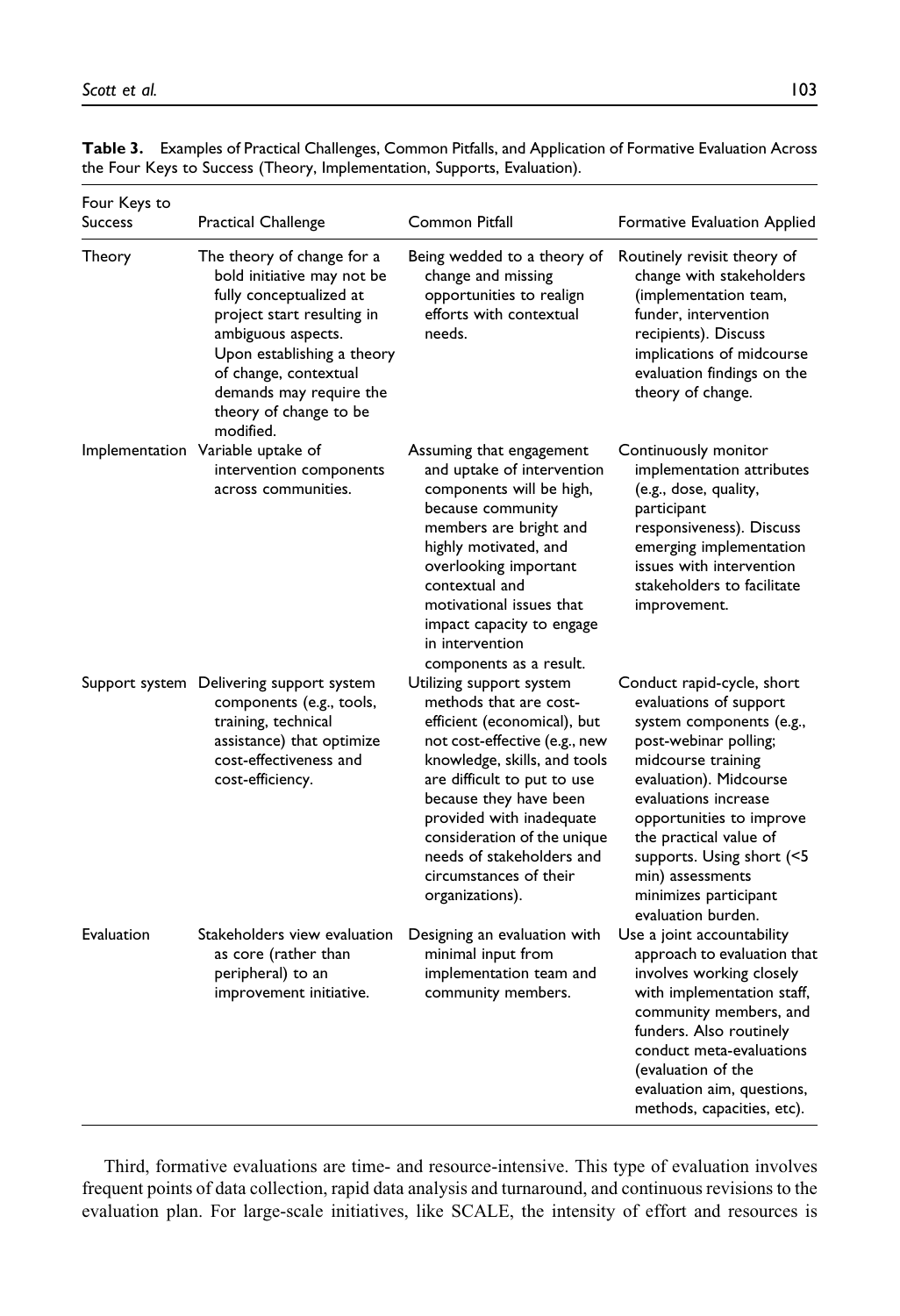

Figure 3. Quadruple helix of accountability.

magnified by the multitude of intervention components. Capturing, synthesizing, and providing feedback in rapid, short-cycles demands sustained vigilance to the intervention and stakeholders. Using a collaborative, joint accountability approach to evaluation extends the time required to conduct each evaluation stage. Recognizing, discussing, and preparing for these capacity requirements in the early stages of an initiative is recommended. We also found it helpful to simplify and automate data collection where possible (e.g., use short instruments and mobile data collection tools).

# Conclusion

This article describes key elements and application of a learning system used to support a complex community health improvement initiative. The learning system leveraged a formative evaluation approach that (1) was guided by the Four Keys to Success framework, (2) enabled the SCALE team to continuously monitor diverse stakeholder needs, and (3) helped the implementation team to sense and timely respond to unanticipated, emergent issues and to engage in rapid-cycle testing of innovative solutions. A formative evaluation approach can be particularly valuable for initiatives where stakeholders are metaphorically "building the boat while it is sailing." The ability to be responsive to evolving community needs elevated the progress of SCALE 1.0. Drawing upon our experience with SCALE, we view formative evaluations as a core component of complex improvement efforts that provide "win-win" benefits to communities, implementation teams, funders, and evaluators.

## Author's Note

A. Wandersman is now affiliated with Wandersman Center, Columbia, SC, USA.

## Acknowledgments

The 100 Million Healthier Lives Spreading Community Accelerators Through Learning and Evaluation (SCALE) initiative was made possible with the support of the Robert Wood Johnson Foundation, and joint contributions of the SCALE Implementation and Evaluation teams, SCALE coaches, and SCALE community members. We are particularly grateful to the following colleagues who meaningfully contributed toward a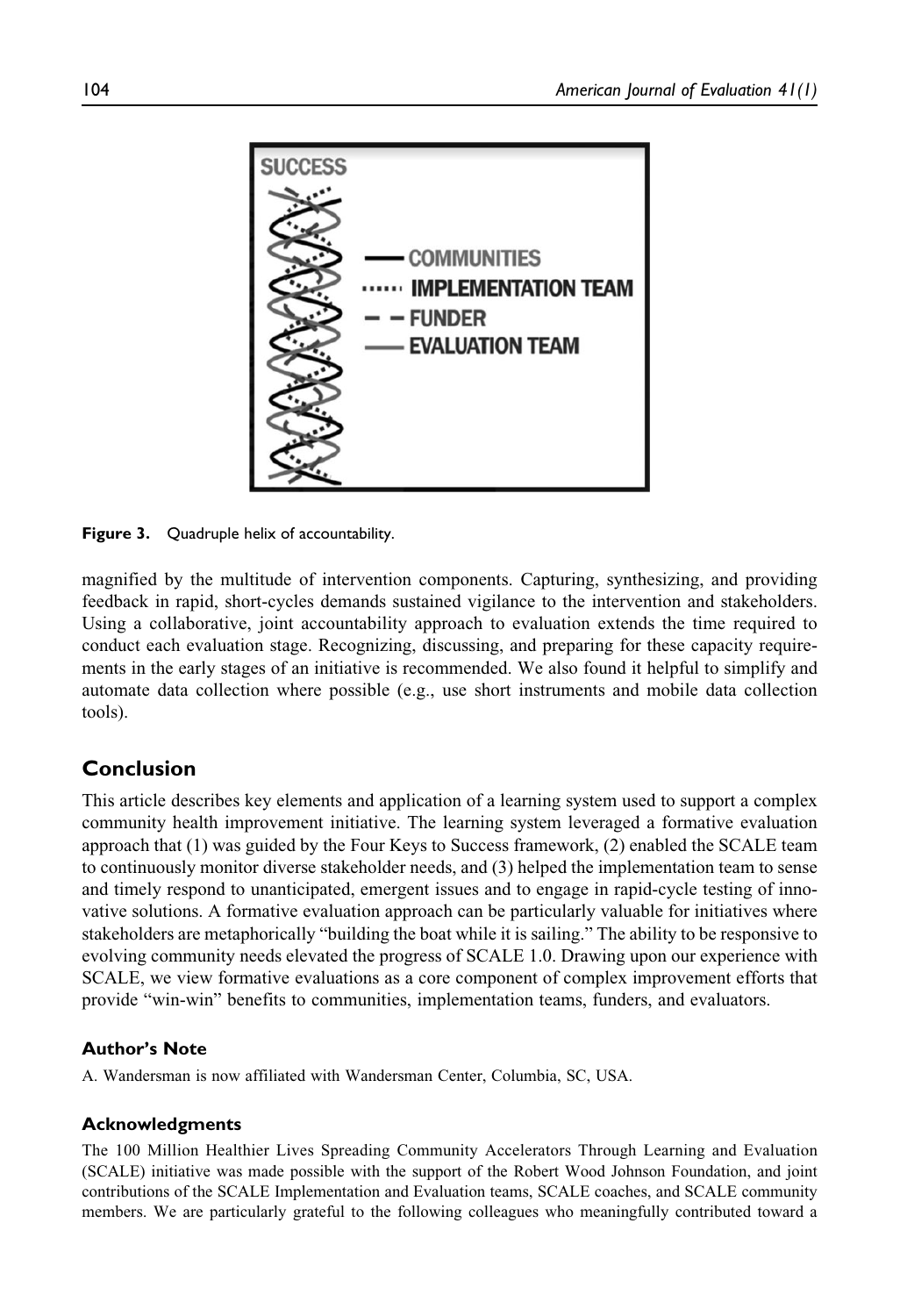formative evaluation approach and generated so much joy among the SCALE teams: Laura Brennan, Hayley Browdy, Brittany Cook, Paul Howard, Niñon Lewis, Aleya Martin, Gareth Parry, Amy Reid, Marie Schall (SCALE implementation team project director), and Hanna Sherman.

#### Declaration of Conflicting Interests

The author(s) declared no potential conflicts of interest with respect to the research, authorship, and/or publication of this article.

#### Funding

The author(s) disclosed receipt of the following financial support for the research, authorship, and/or publication of this article: This work was funded by the Robert Wood Johnson Foundation.

#### ORCID iD

V. C. Scott **<https://orcid.org/0000-0002-8382-283X>** 

#### References

- Balasubramanian, B. A., Cohen, D. J., Davis, M. M., Gunn, R., Dickinson, L. M., Miller, W. L., ... Strange, K. C. (2015). Learning evaluation: Blending quality improvement and implementation research methods to study healthcare innovations. Implementation Science, 10, 1–11.
- Begun, J. W., Zimmerman, B., & Dooley, K. J. (2003). Health care organizations as complex adaptive systems. In S. S. Mick & M. E. Wyttenback (Eds.), *Advances in health care organization theory* (pp. 253–288). San Francisco, CA: Jossey-Bass.
- Brown, A. (1992). Design experiments: Theoretical and methodological challenges in creating complex interventions. Journal of the Learning Sciences, 2, 141–178.
- Campbell, M., Fitzpatrick, R., Haines, A., Kinmouth, A. L., Sandercook, P., Spiegelhalter, D., & Tyrer, P. (2000). A framework for design and evaluation of complex interventions to improve health. British Medical Journal, 321, 694–696.
- Collins, A. (1992). Toward a design science of education. In E. Scanlon & T. O'Shea (Eds.), New directions in educational technology (pp. 15–22). Berlin, Germany: Springer-Verlag.
- Collins, A., Joseph, D., & Bielaczyc, K. (2004). Design research: Theoretical and methodological issues. The Journal of the Learning Sciences, 13, 15–42.
- Dane, A. V., & Schneider, B. H. (1998). Program integrity in primary and early secondary prevention: Are implementation effects out of control? Clinical Psychology Review, 18, 23–45.
- Durlak, J. A., & DuPre, E. P. (2008). Implementation matters: A review of research on the influence of implementation on program outcomes and the factors affecting implementation. American Journal of Community Psychology, 41, 327–350.
- Finegood, D. T., Karanfil, O., & Matteson, C. L. (2008). Getting from analysis to action: Framing obesity research, policy and practice with a solution-oriented complex systems lens. *Healthcare Papers*, 9, 36–41.
- Fixen, D. L., Naoom, S. F., Blasé, K. A., & Friedman, R. M. (2005). Implementation research: A synthesis of the literature. Tampa: University of South Florida, Louis de la Parte Florida Mental Health Institute, The National Implementation Research Network (FMHI Publication #231).
- Hayes, H., Scott, V., Abraczinskas, M., Scacciam, J., Stout, S., & Wandersman, A. (2016). A formative multimethod approach to evaluating training. Evaluation and Program Planning, 58, 199–207.
- Katz, J., Wandersman, A., Goodman, R. M., Griffin, S., Wilson, D. K., & Schillaci, M. (2013). Updating the FORECAST formative evaluation approach and some implications for ameliorating theory failure, implementation failure, and evaluation failure. *Evaluation and Program Planning*, 39, 42–50.
- Kubisch, A., Auspos, P., Brown, P., Buck, E., & Dewar, T. (2011). Voices from the field III: Lessons and challenges for foundations based on two decades of community-change efforts. The Foundation Review, 3, 138-149.